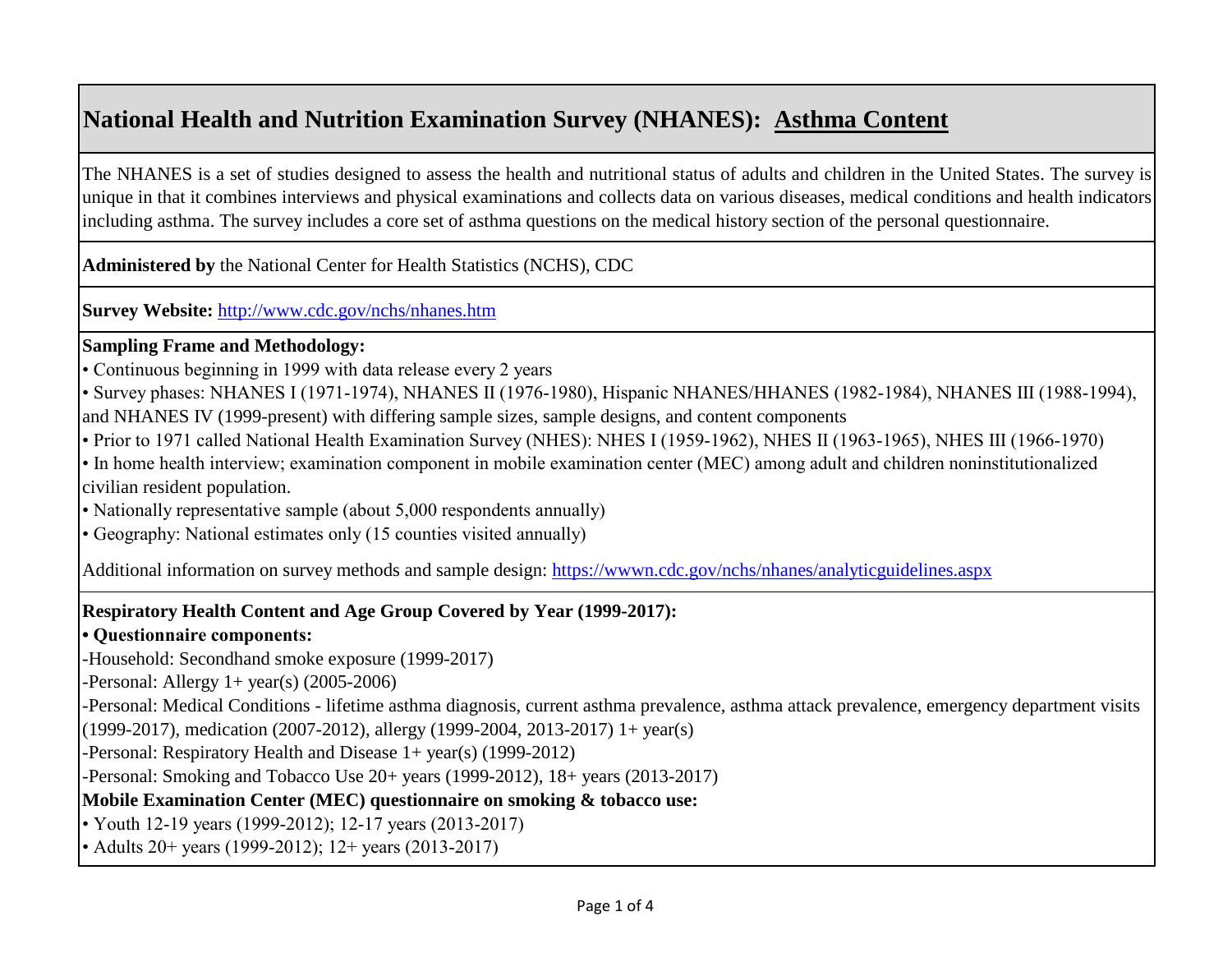## **National Health and Nutrition Examination Survey (NHANES): Asthma Content**

#### **• Examination/laboratory component:**

-Exhaled nitric oxide 6-79 years (2007-2012) -Spirometry 6-79 years (2007-2012)

-Immunoglobulin E  $1+$  year(s) (2005-2006)

-Cotinine 3+ years (1999-2017)

### **Questionnaire, Data Access, & Technical Documentation:**

[All NHANES Questionnaires: https://wwwn.cdc.gov/nchs/nhanes/Default.aspx](https://wwwn.cdc.gov/nchs/nhanes/Default.aspx)

[Other NHANES Data: https://wwwn.cdc.gov/nchs/nhanes/OtherNhanesData.aspx](https://wwwn.cdc.gov/nchs/nhanes/OtherNhanesData.aspx)

[Stored biologic specimens, including serum and DNA samples: https://www.cdc.gov/nchs/nhanes/biospecimens/biospecimens.htm](https://www.cdc.gov/nchs/nhanes/biospecimens/biospecimens.htm)

### **Reports & Publications:**

[National Report on Human Exposure to Environmental Chemicals: http://www.cdc.gov/exposurereport/](http://www.cdc.gov/exposurereport/)

[Publications: http://www.cdc.gov/nchs/nhanes/new\\_nhanes.htm](http://www.cdc.gov/nchs/nhanes/new_nhanes.htm)

[Products:](http://www.cdc.gov/nchs/nhanes/nhanes_products.htm) [http://www.cdc.gov/nchs/nhanes/nhanes\\_products.htm](http://www.cdc.gov/nchs/nhanes/nhanes_products.htm)

### **[Developed by CDC National Asthma Control Program:](http://www.cdc.gov/asthma/NACP.htm)** <http://www.cdc.gov/asthma/NACP.htm>

Updated 6/19/2018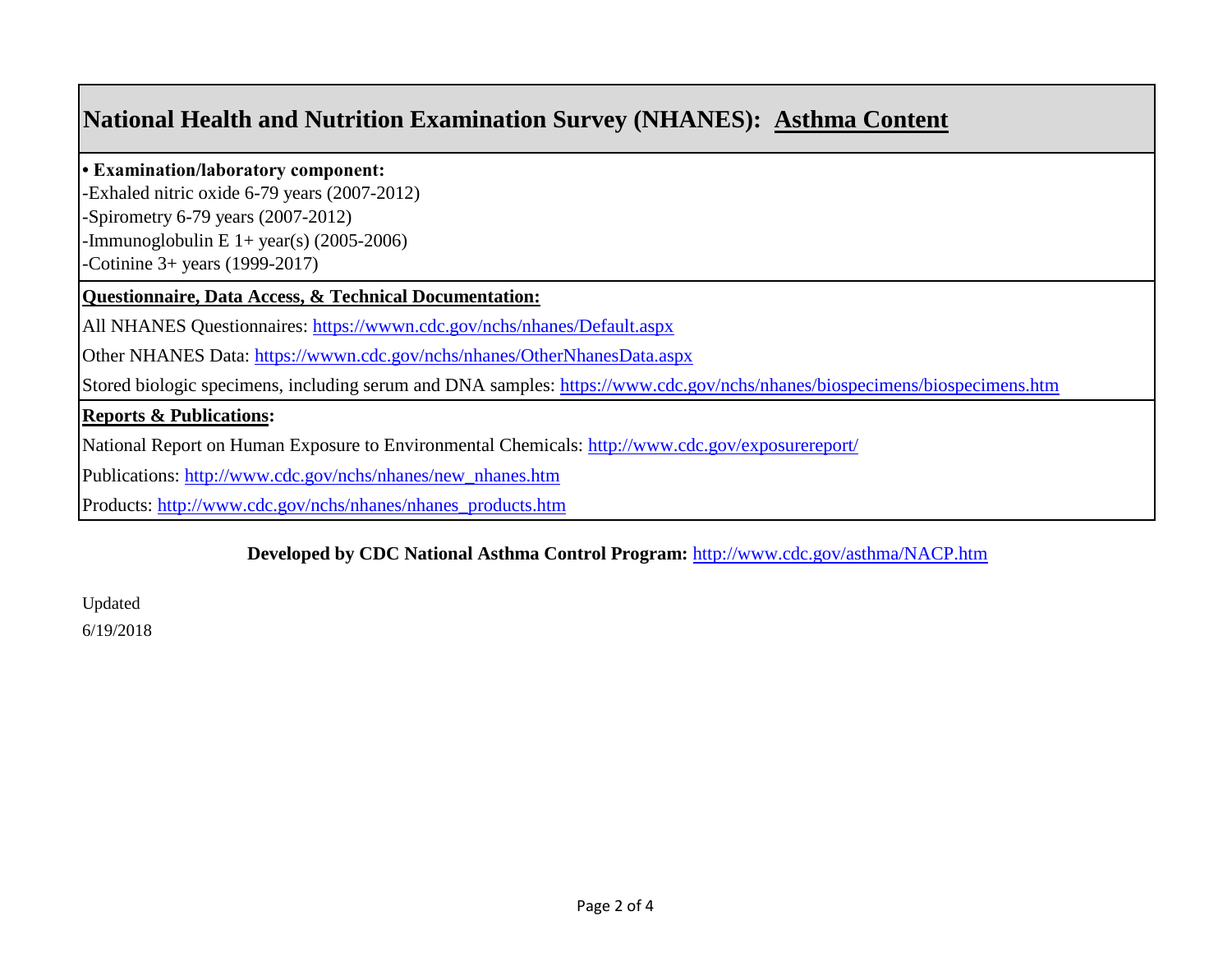| National Health and Nutrition Examination Survey (NHANES)                                                                                                                                                             |           |           |           |           |           |           |           |           |  |  |
|-----------------------------------------------------------------------------------------------------------------------------------------------------------------------------------------------------------------------|-----------|-----------|-----------|-----------|-----------|-----------|-----------|-----------|--|--|
| <b>Relevant NHANES Survey Questions:</b>                                                                                                                                                                              | 1999-2000 | 2001-2002 | 2003-2004 | 2005-2006 | 2007-2012 | 2013-2014 | 2015-2016 | 2017-2018 |  |  |
| <b>Respiratory Condition Questionnaire</b>                                                                                                                                                                            |           |           |           |           |           |           |           |           |  |  |
|                                                                                                                                                                                                                       |           |           |           |           |           |           |           |           |  |  |
| In the past 12 months, has {SP} had problems with coughing?                                                                                                                                                           |           |           |           |           |           |           |           |           |  |  |
| [In the past 12 months], how many episodes of the coughing has {SP} had?<br>[In the past 12 months], has the wheezing ever been severe enough to limit {your/ SP's} speech to only one or two words at a time between |           |           |           |           |           |           |           |           |  |  |
| breaths?                                                                                                                                                                                                              |           |           |           |           |           |           |           |           |  |  |
| [In the past 12 months], {have you/has SP} taken any medication for wheezing or whistling?                                                                                                                            |           |           |           |           |           |           |           |           |  |  |
| Do you/Does SP} usually cough on most days for 3 consecutive months or more during the year?                                                                                                                          |           |           |           |           |           |           |           |           |  |  |
| For how many years {have you/has SP} had this cough?                                                                                                                                                                  |           |           |           |           |           |           |           |           |  |  |
| (Do you/Does SP} bring up phlegm on most days for 3 consecutive months or more during the year?                                                                                                                       |           |           |           |           |           |           |           |           |  |  |
| In the past 12 months, {have you/ has SP} had wheezing or whistling in {your/his/her} chest?                                                                                                                          |           |           |           |           |           |           |           |           |  |  |
| [In the past 12 months], how many attacks of wheezing or whistling {have you/has SP} had?                                                                                                                             |           |           |           |           |           |           |           |           |  |  |
| In the past 12 months], how often, on average has {your/SP's} sleep been disturbed because of wheezing?                                                                                                               |           |           |           |           |           |           |           |           |  |  |
| [In the past 12 months], has {your/SP's} chest sounded wheezy during or after exercise or physical activity?                                                                                                          |           |           |           |           |           |           |           |           |  |  |
| In the past 12 months], how many times {have you/has SP} gone to the doctor's office or the hospital emergency room for one or more of these<br>attacks of wheezing or whistling?                                     |           |           |           |           |           |           |           |           |  |  |
| During the past 12 months, how much did you/SP limit {your/his/her} usual activities due to wheezing or whistling?                                                                                                    |           |           |           |           |           |           |           |           |  |  |
| During the past 12 months, how many days of work or school did {you/SP} miss due to wheezing or whistling?                                                                                                            |           |           |           |           |           |           |           |           |  |  |
| [In the past 12 months], {have you/has SP} had a dry cough at night not counting a cough associated with a cold or chest infection lasting 14 days<br>or more?                                                        |           |           |           |           |           |           |           |           |  |  |
| [In the past 12 months], {have you/has SP} taken any medication, prescribed by a doctor, for wheezing or whistling?                                                                                                   |           |           |           |           |           |           |           |           |  |  |
| During the past 12 months, {have you/has SP} had an episode of hay fever?                                                                                                                                             |           |           |           |           |           |           |           |           |  |  |
| <b>Medical Conditions Questionnaire</b>                                                                                                                                                                               |           |           |           |           |           |           |           |           |  |  |
| Has a doctor or other health professional ever told {you/SP} that {you have/s/he/SP has} asthma (az-ma)?                                                                                                              |           |           |           |           |           |           |           |           |  |  |
| How old {were you/was SP} when {you were/s/he was} first told {you/he/she} had asthma (az-ma)?                                                                                                                        |           |           |           |           |           |           |           |           |  |  |
| {Do you/Does SP} still have asthma (az-ma)?                                                                                                                                                                           |           |           |           |           |           |           |           |           |  |  |
| During the past 12 months, {have you/has SP} had an episode of asthma (az-ma) or an asthma attack?                                                                                                                    |           |           |           |           |           |           |           |           |  |  |
| During the past 12 months], {have you/has SP} had to visit an emergency room or urgent care center because of asthma (az-ma)?                                                                                         |           |           |           |           |           |           |           |           |  |  |
| During the past 3 months, {have you/has SP} taken medication prescribed by a doctor or other health professionals for asthma?                                                                                         |           |           |           |           |           |           |           |           |  |  |